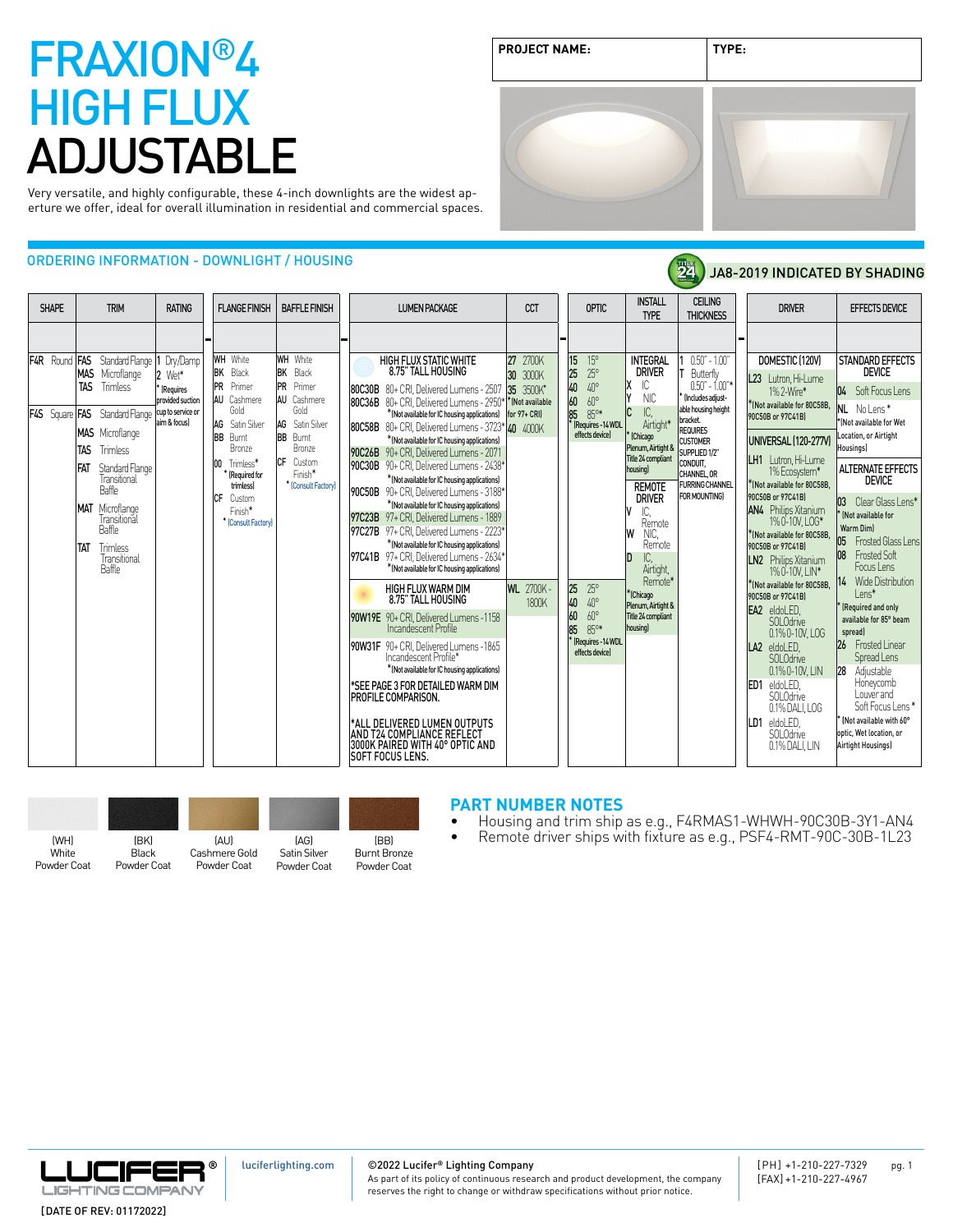#### **ACCESSORIES**

#### **ROUND ALTERNATE EFFECTS DEVICES**

Dry/Damp location only. Wet location requires alternate baffle.

|                   | <b>TICL LOCULIOII TUGGII CU ULLUI IIULU DUITLU.</b> | <b>v</b> v $\sim$ |
|-------------------|-----------------------------------------------------|-------------------|
| $\Box$ CGL-F4R    | Clear Glass Lens*                                   | Π(                |
|                   | *(Not available for Warm Dim)                       |                   |
| $\Box$ FGL-F4R    | Frosted Glass Lens                                  | ⊓∎                |
| $\square$ SFL-F4R | Soft Focus Lens                                     | ΠS                |
|                   | $\Box$ FSFL-F4R Frosted Soft Focus Lens             | □ Ⅰ               |
|                   | □ WDL-F4R Wide Distribution Lens*                   | п۱                |
|                   | *(Required and only available for 85° beam spread)  |                   |
|                   | <b>D FLSL-F4R</b> Frosted Linear Spread Lens        |                   |

#### **SQUARE ALTERNATE EFFECTS DEVICES**

Dry/Damp location only. Wet location requires alternate baffle.

| $\Box$ CGL-F4S    | Clear Glass Lens*                                  |
|-------------------|----------------------------------------------------|
|                   | *(Not available for Warm Dim)                      |
| $\Box$ FGL-F4S    | <b>Frosted Glass Lens</b>                          |
| $\square$ SFL-F4S | Soft Focus Lens                                    |
|                   | $\Box$ FSFL-F4S – Frosted Soft Focus Lens          |
|                   | $\square$ WDL-F4S Wide Distribution Lens*          |
|                   | *(Required and only available for 85° beam spread) |
|                   | □ FLSL-F4S Frosted Linear Spread Lens              |
|                   |                                                    |

#### **ADJUSTABLE HCL ASSEMBLY**

Dry / Damp location only.

□ OLR-F4RS1-SFL-HCL Adjustable Honeycomb Louver and Soft Focus Lens\* \*(Not available for 60° optic, or Airtight housings)

#### **REPLACEMENT BAFFLE ASSEMBLY (INCLUDES EFFECTS DEVICE)**



#### **REPLACEMENT OPTICS**

Interchangeable optics accessible through fixture aperture.

| $\Box$ RO-70-15-2 | $15^{\circ}$ optic |
|-------------------|--------------------|
| $\Box$ RO-70-25-2 | $25^{\circ}$ optic |
| $\Box$ RO-70-40-2 | $40^{\circ}$ optic |
| $\Box$ RO-70-60-2 | $60^\circ$ optic   |

#### **REPLACEMENT SUCTION TOOL**

One included with every six fixtures designated Wet location.

□ F4-TOOL-SUCTION Allows for removal of baffle with Wet location

#### **BUTTERFLY BRACKET ASSEMBLY**

Supplied with ceiling thickness "T" and recommended for installations in T-Grid and furring channel up to 1.5" tall. Available for ceiling thicknesses from 0.50" - 1.00". Requires customer supplied 1/2" conduit, channel, or furring channel for mounting.

#### ¨ **DHA-BFLY-KIT**

#### **HANGER BAR EXTENDER KIT**

Extends hanger bars from 24.0" to 46.0" maximum. □ FRX-HBE-46 Extender, Hanger Bar

#### **EMERGENCY LIGHTING - REMOTE MOUNT ONLY**

During disruption of main power, emergency battery inverter provides temporary 120V or 277V to fixture.

□ **EMB-S-100-120-LEDX** 100 watt max capacity, 120 VAC 60Hz, Dimmable <br>□ **EMB-S-100-277-LEDX** 100 watt max capacity, 277 VAC 60Hz, Dimmable 100 watt max capacity, 277 VAC 60Hz, Dimmable □ **EMB-S-250-120/277-LEDX** 250 watt max capacity, 120 or 277 VAC 60Hz, Dimmable



©2022 Lucifer**®** Lighting Company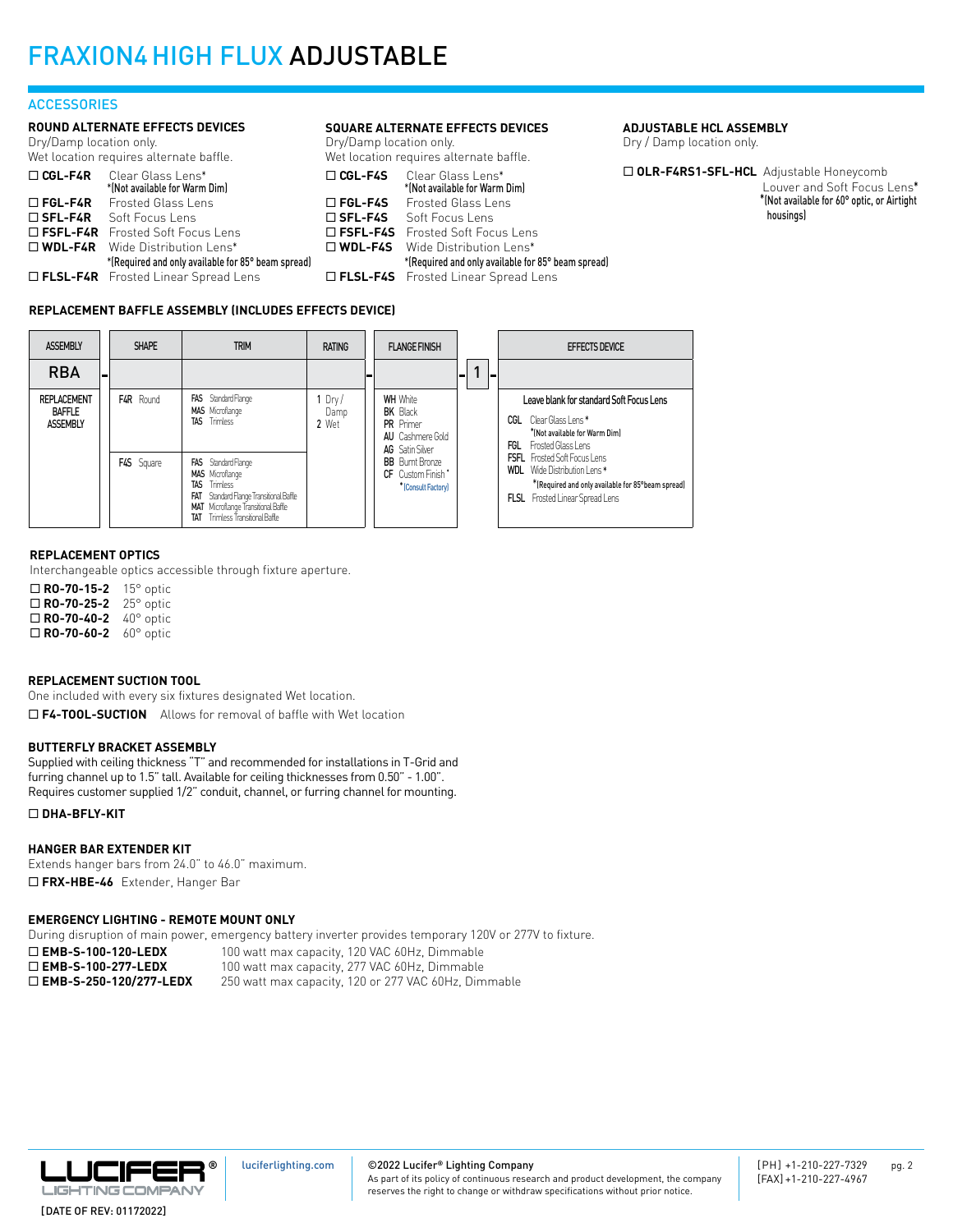#### **O PERFORMANCE - 3000K**

| <b>LUMEN</b>   | <b>WATTAGE</b> | 15° OPTIC<br><b>SOFT FOCUS LENS</b> |                          | 25° OPTIC<br><b>SOFT FOCUS LENS</b> |     | 40° OPTIC<br><b>SOFT FOCUS LENS</b> |     | 60° OPTIC<br><b>SOFT FOCUS LENS</b> |     | 85° OPTIC<br><b>WIDE DISTRIBUTION LENS</b> |     |
|----------------|----------------|-------------------------------------|--------------------------|-------------------------------------|-----|-------------------------------------|-----|-------------------------------------|-----|--------------------------------------------|-----|
| <b>PACKAGE</b> |                | <b>DELIVERED</b>                    | LPW                      | <b>DELIVERED</b>                    | LPW | <b>DELIVERED</b>                    | LPW | <b>DELIVERED</b>                    | LPW | <b>DELIVERED</b>                           | LPW |
| 80C30B         | 30             | 2472                                | 82                       | 2280                                | 76  | 2507                                | 84  | 2612                                | 87  | 2041                                       | 68  |
| 80C36B         | 35             | 2909                                | 83                       | 2684                                | 77  | 2950                                | 84  | 3073                                | 88  | 2401                                       | 69  |
| 80C58B         | 53             | 3670                                | 69                       | 3386                                | 64  | 3723                                | 70  | 3878                                | 73  | 3029                                       | 57  |
|                |                |                                     |                          |                                     |     |                                     |     |                                     |     |                                            |     |
| 90C26B         | 30             | 2043                                | 68                       | 1884                                | 63  | 2071                                | 69  | 2158                                | 72  | 1686                                       | 56  |
| 90C30B         | 35             | 2404                                | 69                       | 2218                                | 63  | 2438                                | 70  | 2540                                | 73  | 1985                                       | 57  |
| 90C50B         | 53             | 3142                                | 59                       | 2900                                | 55  | 3188                                | 60  | 3320                                | 63  | 2594                                       | 49  |
|                |                |                                     |                          |                                     |     |                                     |     |                                     |     |                                            |     |
| 97C23B         | 30             | 1863                                | 62                       | 1719                                | 57  | 1889                                | 63  | 1969                                | 66  | 1538                                       | 51  |
| 97C27B         | 35             | 2192                                | 63                       | 2022                                | 58  | 2223                                | 64  | 2316                                | 66  | 1809                                       | 52  |
| 97C41B         | 53             | 2596                                | 49                       | 2395                                | 45  | 2634                                | 50  | 2744                                | 52  | 1923                                       | 36  |
|                |                |                                     |                          |                                     |     |                                     |     |                                     |     |                                            |     |
| 90W19E         | 23             | $\overline{\phantom{a}}$            | $\overline{\phantom{a}}$ | 987                                 | 43  | 1085                                | 47  | 1129                                | 49  | 883                                        | 38  |
| 90W31F         | 27             | $\overline{\phantom{a}}$            | $\overline{\phantom{a}}$ | 1598                                | 59  | 1757                                | 65  | 1830                                | 68  | 1429                                       | 53  |

| <b>OUTPUT MULTIPLIER</b> |                  |  |  |  |  |  |
|--------------------------|------------------|--|--|--|--|--|
| <b>CCT</b>               | <b>CCT SCALE</b> |  |  |  |  |  |
| 2700K                    | 0.957            |  |  |  |  |  |
| 3000K                    | 1.000            |  |  |  |  |  |
| 3500K                    | 1.019            |  |  |  |  |  |
| 4000K                    | 1.030            |  |  |  |  |  |

| LIGHT LOSS FACTOR MULTIPLIER |      |  |  |  |  |  |
|------------------------------|------|--|--|--|--|--|
| <b>NO LENS</b>               | 1.05 |  |  |  |  |  |
| CGL                          | 1.05 |  |  |  |  |  |
| SFL                          | 1.00 |  |  |  |  |  |
| FGL                          | 0.90 |  |  |  |  |  |
| <b>FSFL</b>                  | 0.87 |  |  |  |  |  |
| <b>FLSL</b>                  | 0.83 |  |  |  |  |  |
| WDL                          | 0.78 |  |  |  |  |  |

#### JA8-2019 INDICATED BY SHADING

#### WARM DIM PERFORMANCE

WARM DIM TO MIRROR INCANDESCENT DIMMING PROFILE

| 90W19E<br>2700K - 1800K | Full on<br>100% | Dimmed<br>to 80% | Dimmed<br>to 70% | Dimmed<br>to 50% | <b>Dimmed</b><br>to 20% | <b>Dimmed</b><br>to 10% | Dimmed<br>to 2% |
|-------------------------|-----------------|------------------|------------------|------------------|-------------------------|-------------------------|-----------------|
| CCT (K)                 | 2700            | 2650             | 2620             | 2520             | 2180                    | 1950                    | 1800            |
| Light Output (Lm)       | 1085            | 868              | 760              | 543              | 436                     | 109                     | 22              |
| Power (W)               | 23              | 18               | 16               | 11               | 4                       | $\overline{2}$          | .5              |
| Efficacy (LPW)          | 47              | 47               | 47               | 47               | 47                      | 47                      | 47              |



#### WARM DIM TO MIRROR INCANDESCENT DIMMING PROFILE







[luciferlighting.com](http://luciferlighting.com/)

©2022 Lucifer**®** Lighting Company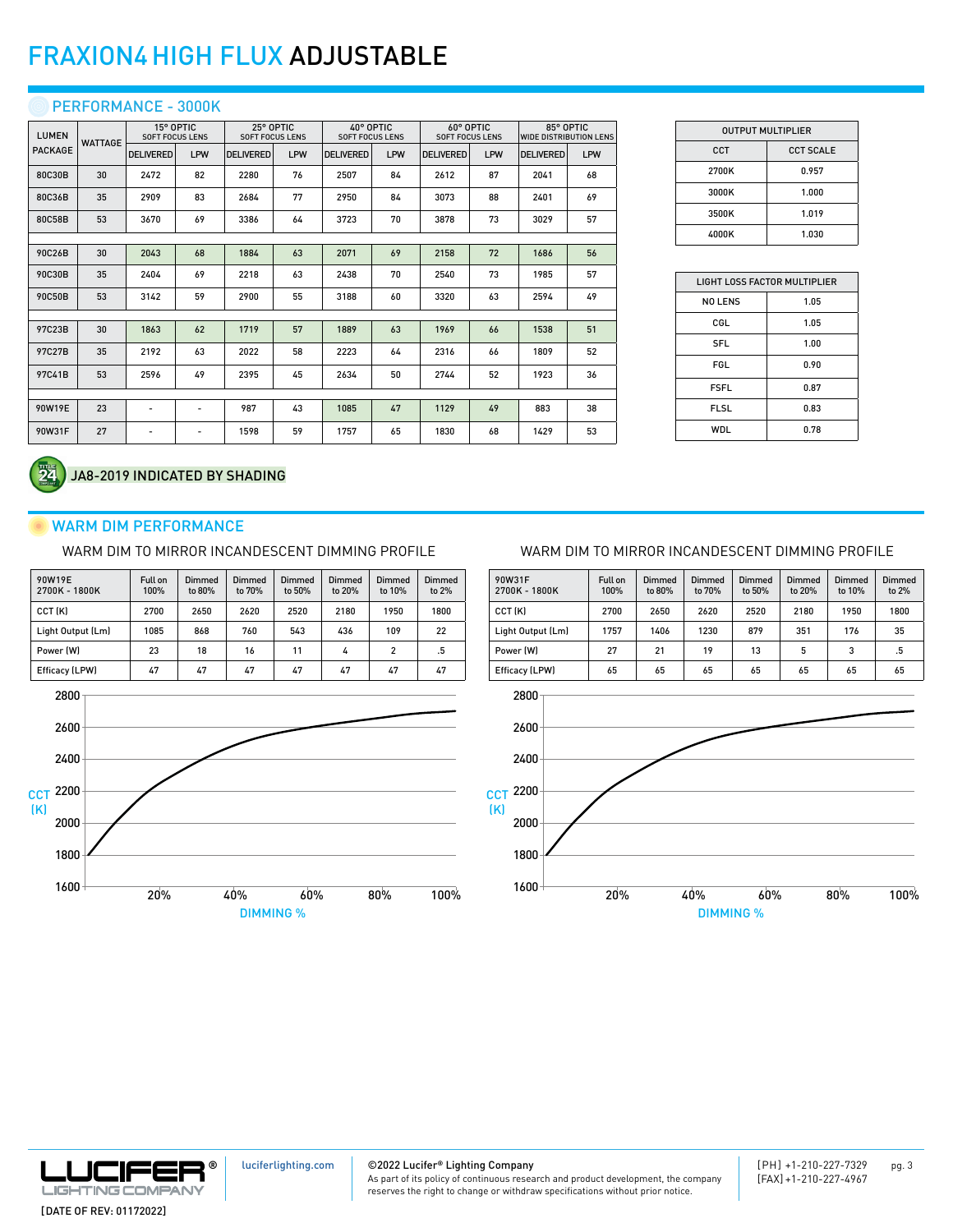#### **ADJUSTABILITY**

Aiming mechanism is integral to the housing, providing hot-aim tilt up to 40° and 365° rotation. Sliding pivot point optimizes center beam, ensuring unclipped beam of 15° at 40° tilt and 25° at 30° tilt. 1° tilt increments with  $5^{\circ}$  indicators, tilt guide included (see $\bigcirc$  for section view).

#### **B** LED

Integral LED module design enables field service / replacement through housing aperture.

#### **O** OPTIC

Proprietary optic integrates Reflection, Refraction and TIR offering 10°, 15°, 25°, 40° & 60° beams.

#### **D** STANDARD FLANGE PROFILE

Installed after ceiling is complete. Requires 4.625" diameter cutout. Provides 0.86" total contractor (goof) allowance with 0.50" flange. Thickness measures 0.06" . Wet location features integral silicone gasket.

#### **22** MICROFLANGE PROFILE

Installed after ceiling is complete. Requires 4.625" diameter cutout. Provides 0.42" total contractor (goof) allowance with 0.28" flange. Thickness measures 0.06". Wet location features integral silicone gasket.

#### **33** TRIMLESS PROFILE

Installs totally flush with the ceiling with no visible trim. Appliqué includes screws for mounting and has 0.06" plaster stop. Not recommended for stucco applications.

#### $\blacksquare$  EFFECTS DEVICES

Soft focus lens included and sealed in Wet location option. Fixture is limited to 1 lens. Suction tool provided for removal of wet location baffles.

#### **3** ADJUSTABLE HCL ASSEMBLY

Honeycomb Louver and Soft Focus Lens attach directly to optic with clip-on lens retainer and adjusts with fixture. Only compatible with no lens baffle. Dry/Damp locations only.

#### $\blacksquare$  ROUND BAFFLE

Die-cast removable baffle provides easy access to tilting mechanism and features 72° glare cutoff. Minimizes aperture glare and conceals view into housing; includes silicone gasket.

#### $\bullet$  SQUARE / TRANSITIONAL BAFFLE

Die-cast removable baffle provides easy access to tilting mechanism and features 72° glare cutoff. Minimizes aperture glare and conceals view into housing; includes silicone gasket. Transitional baffle transitions from square aperture at ceiling plane to round aperture at light source.





SECTION VIEW





[luciferlighting.com](http://luciferlighting.com/)

©2022 Lucifer**®** Lighting Company

[PH] +1-210-227-7329 pg. 4 [FAX] +1-210-227-4967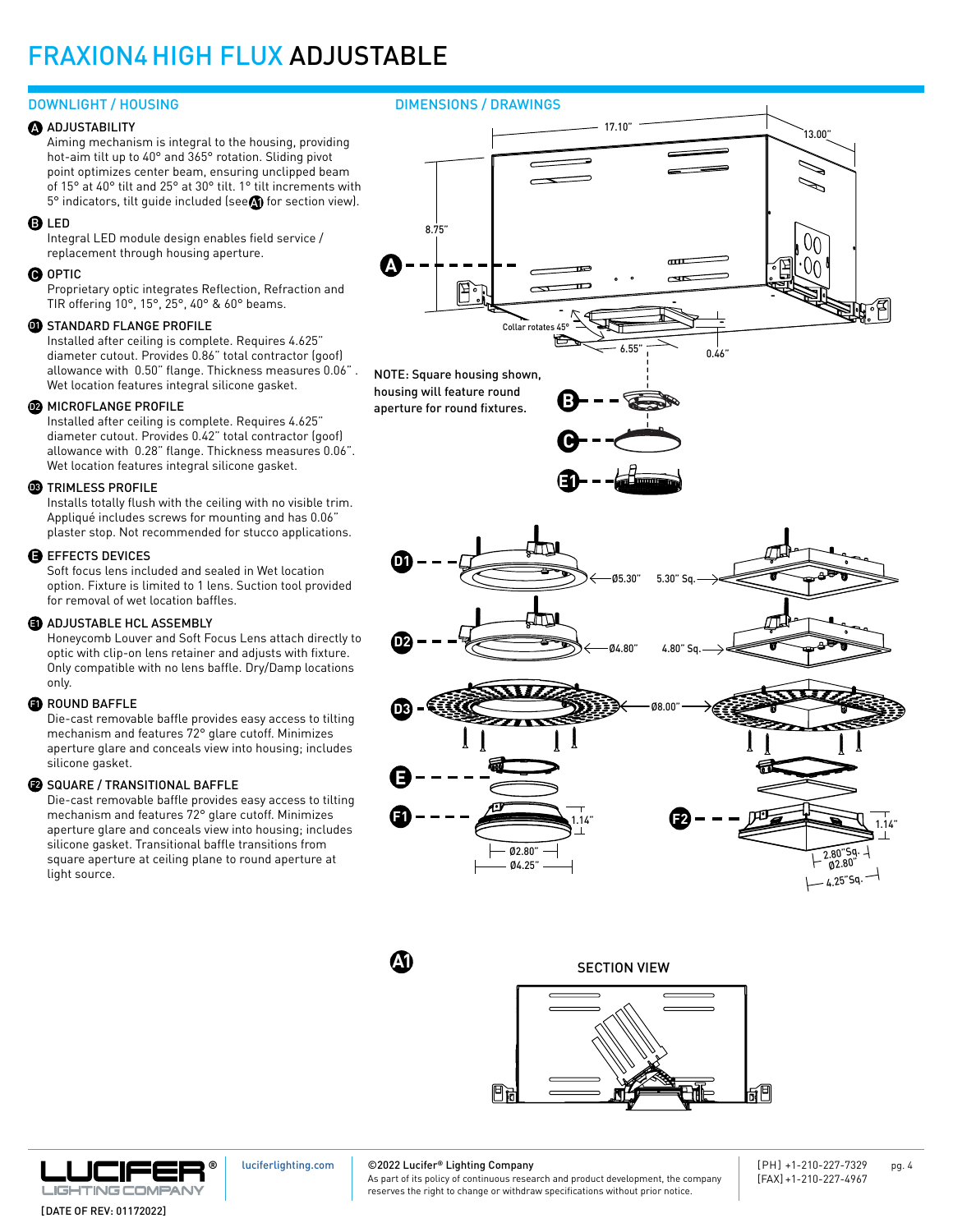#### DOWNLIGHT / HOUSING

TRIMLESS APPLIQUÉ DETAIL Integrated appliqué for plaster floating directly to baffle. G

#### BUTTERFLY BRACKET ASSEMBLY H

Adjustable height bracket assembly provided with ceiling thickness "T" and recommended for installations in T-Grid and with furring channel. Requires customer supplied 1/2" conduit, channel or furring cahnnel for mounting. Allows housing to be raised and lowered; ceiling thickness remains 0.5" to 1.0" max.

#### IC HOUSING I

- For IC ceilings.
- Chicago Plenum, Airtight and Title 24 (JA8) listed.
- Accommodates max 2612 delivered lumens.
- No setback from polycell spray foam insulation having max R-Value of 60 on all sides and top of housing.

#### NIC HOUSING J

- Minimum 0.50" setback from combustible and non-combustible materials on all sides and top of housing.
- Minimum 3.00" setback from insulation material having max R-Value 30 on all sides and top of housing.
- Minimum 6.00" setback from polycell spray foam insulation having max R-Value 60.

#### REMOTE POWER SUPPLY K

Provided with install Types "V", "W" and "D". Remote power supply provides additional driver options. Consult installation guide for maximum allowable secondary run lengths between PSF4-RMT and fixture. Must be installed in an accessible location. See page 6 for maximum allowable wiring distances.

#### HOUSING NOTES

- 80C30B, 80C36B, 90C26B, 90C30B, 97C23B, 97C27B, and 90W19E: Do not install in environments where ambient temperatures exceed 40°C (104°F).
- 80C58B, 90C50B, 97C41B, and 90W31F: Do not install in environments where ambient temperatures exceed 35°C (95°F).
- Power supply compartment and all splice connections may be serviced from room side.
- Consult factory for spacing requirements for any installations exceeding R-Value 60.
- Hanger bars fitted to short side of housing; extend from 14.0" to 24.0", but may be field cut to accommodate narrow stud spacing. Can be extended up to 46" maximum with FRX-HBE-46 kit.
- Hanger bars and brackets add 4.00" to the overall dimension, but are exclusive of the setback requirements.
- Housings for round trims feature a round aperture housing collar, and for square trims, a square housing collar, accommodating ceiling thicknesses between 0.50" and 1.00".







©2022 Lucifer**®** Lighting Company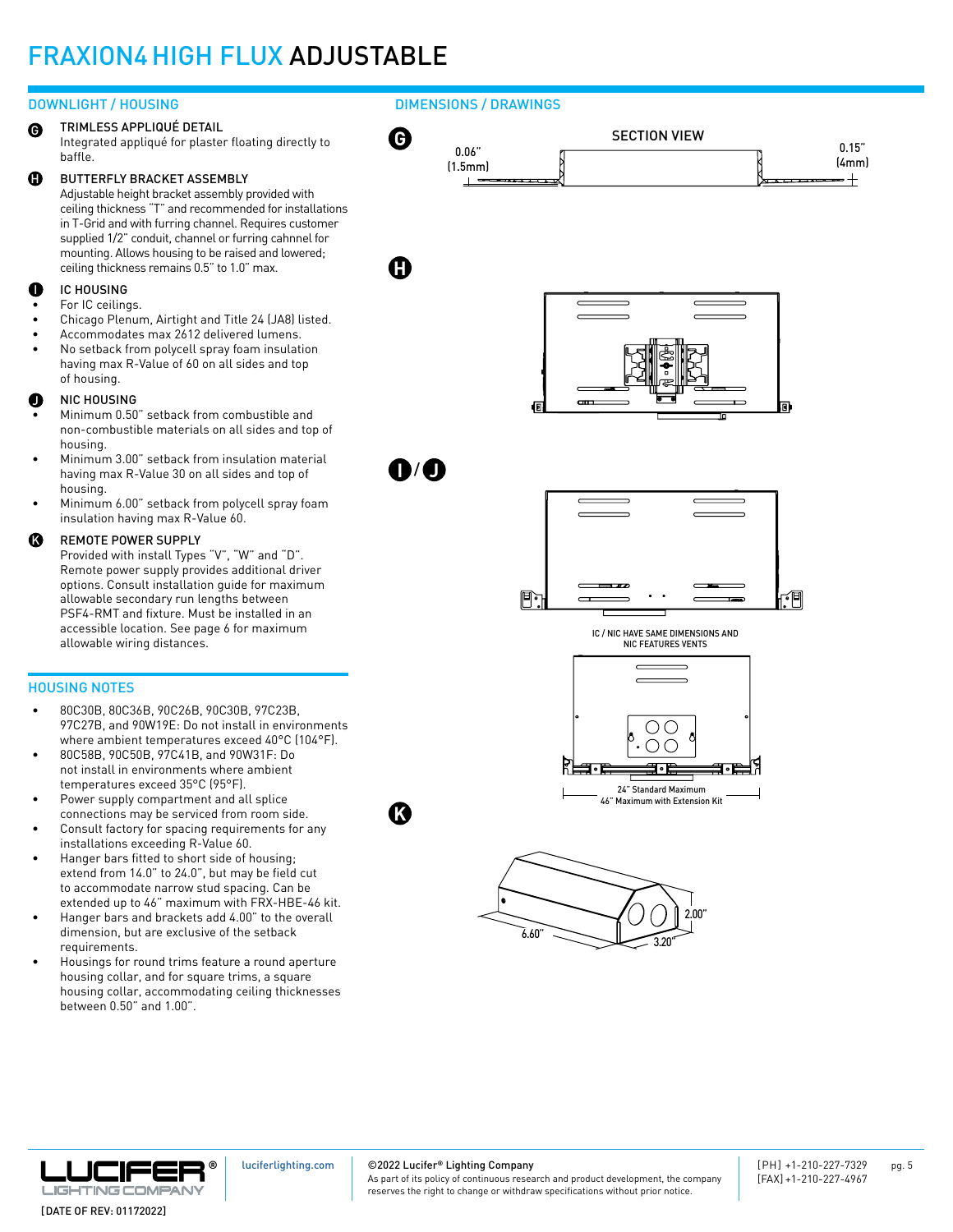#### **TECHNICAL**

#### **CONSTRUCTION**

Downlight: Painted finishes are granulated powder coat. Housing: Aluminum and 22 Gauge galvanized steel. Extruded aluminum housing panel to act as heat-sink. Remote Power Supply: 22 Gauge galvanized steel. Appliqué: Zinc Alloy

#### **STATIC WHITE LED**

2-step MacAdam ellipse LED module available in 80+, 90+ and 97+ CRI configurations in color temperatures of 2700K, 3000K, 3500K and 4000K. Average rated lamp life of 50,000 hours. LED and driver assemblies are field-replaceable.

#### **WARM DIM LED**

3-step MacAdam ellipse warm dim LED module available in 90+ CRI configuration. 2700K at full brightness, warming to 1800K at full dim. Average rated lamp life of 50,000 hours. LED and driver assemblies are field-replaceable.

#### **POWER SUPPLY PERFORMANCE AND DIMMING INFORMATION**

|              | <b>ELV</b>    | EC <sub>0</sub> |                                                 | $0-10V$         | <b>DALI</b>     |                 |                 |                 |
|--------------|---------------|-----------------|-------------------------------------------------|-----------------|-----------------|-----------------|-----------------|-----------------|
| Power Supply | L23           | LH1             | AN4                                             | LN <sub>2</sub> | EA <sub>2</sub> | LA <sub>2</sub> | ED <sub>1</sub> | LD <sub>1</sub> |
| Minimum °C   | $0^{\circ}$ C | 0°C             | 1-20 °C 1-20 °C 1-20 °C 1-20 °C 1-20 °C 1-20 °C |                 |                 |                 |                 |                 |
| Maximum °C   | 40 °C         | 40 °C           | 40 °C                                           | 40 °C           | 40 °C           | 40 °C           | 40 °C           | 40 °C           |
| Dimming %    | 1.0%          | 1.0%            | 1.0%                                            | 1.0%            | 0.1%            | 0.1%            | 0.1%            | 0.1%            |

Note: For L23, LH1, AN4, EA2 and LA2 drivers consult chart on page 7 to confirm appropriate dimming curve for compatibility with selected control.

#### **MAXIMUM ALLOWABLE REMOTE DRIVER WIRING DISTANCES**

|                    | <b>WIRE AWG</b> |      |            |     |    |  |  |
|--------------------|-----------------|------|------------|-----|----|--|--|
| <b>DRIVER</b>      | 12              | 14   | 16         | 18  | 20 |  |  |
| <b>AN4, LN2</b>    | 285             | 180' | 113'       | 71' | 45 |  |  |
| L23, LH1           | 60              | 40   | $25^\circ$ | 15  | -  |  |  |
| EA2, LA2, ED1, LD1 | ۰               | ۰    | 118        | 72  | 46 |  |  |

#### **LISTING**

cTUVus listed to UL1598 standard for Dry / Damp and Wet locations. Chicago Plenum, Airtight and Title 24 JA8-2019 Listed. U.S. Patent: 10,317,066

#### **BUY AMERICAN ACT**

All Fraxion4 High Flux Adjustable configurations are Buy American Act compliant.

#### **WARRANTY**

Manufacturer's 1-year warranty guarantees product(s) listed to be free from defects in material and workmanship under normal use and service. 5-year warranty on LED and power supply to operate with 70% of the original flux and remain within a range of 3 duv. 10-year Lutron Advantage limited warranty available on Lutron equipped systems. Warranty period begins from the date of shipment by Seller and conditional upon the use of manufacturer-supplied power supply. Consult website for full warranty terms and conditions.



#### ©2022 Lucifer**®** Lighting Company